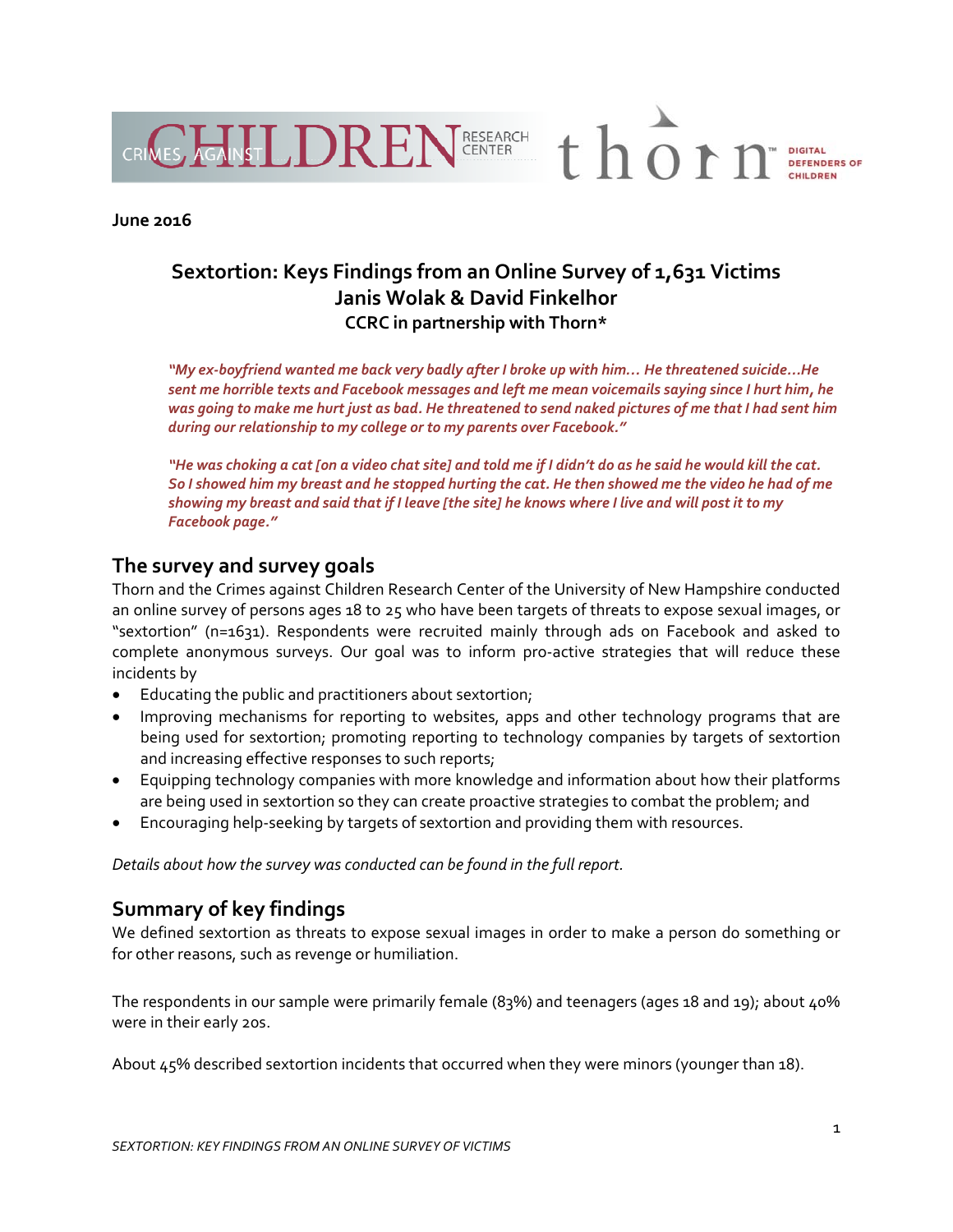he sextortion episodes they reported were diverse, but incidents broadly fell into two groups: T

- a) In the wake of face-to-face romantic or sexual relationships during which sexual images were taken or shared, an aggrieved partner threatened to disseminate images either to force reconciliation or to embarrass or humiliate the respondent.
- b) A perpetrator who met a respondent online used a sexual image obtained from the respondent or some other source to demand more images or sexual interactions.

here was notable diversity in these episodes, however. Some respondents were male; demands were T not always sexual in nature; and some perpetrators used elaborate deceptions to acquire images and threaten respondents.

"I met this 'qirl' online, who turned out to be a man. He threatened to rape and beat me on camera if I *didn't continue sending him sexual pictures. I had never sent pictures to this person but they had fabricated some pictures."*

he more serious cases involved stalking and physical and sexual assault in addition to sextortion and T threats that lasted for 6 months or more.

"After I ended it, he started stalking me both online and in person, and sending me threatening texts, *calls, voicemails, messages, emails. This is still going on [two years later]."*

[1] T]hey both said they had photos of me that they would share on Facebook if I didn't meet them in person and I couldn't tell anyone. I went to meet them and they tried to rape me. I had brought my *friend with me and he saved me."*

Perpetrators carried out threats or otherwise harmed respondents in about 45% of cases, more frequently in the face‐to‐face relationship group than in the online encounter group. They disseminated sexual images in about 30% of cases.

"He posted sexual photos of me on a site that degrades exes and had random people he knew message me on my Facebook asking for sexual favors. He posted my real name and age on the photos. Co*workers and friends were sent links."*

The personal and psychological toll on respondents could be quite intense, with 24% seeing a medical or mental health practitioner and 12% having to move as a result.

*"It felt like someone was not only invading my privacy, but also mentally (and almost physically) assaulting me when I saw the images go public."* 

"I'm still on medication for anxiety [years later]. This has ruined my self-image, my relationships, and *my trust of others. I still to this day don't feel like myself."* 

He threatened to hurt me and my family, and he followed me to work, school, etc. I had to...change." *schools, transfer my job, and move 30 minutes away."* 

hame, embarrassment and self‐blame were common feelings that kept many respondents from S seeking help from friends and family or from reporting to technology companies that ran websites or apps used for sextortion.